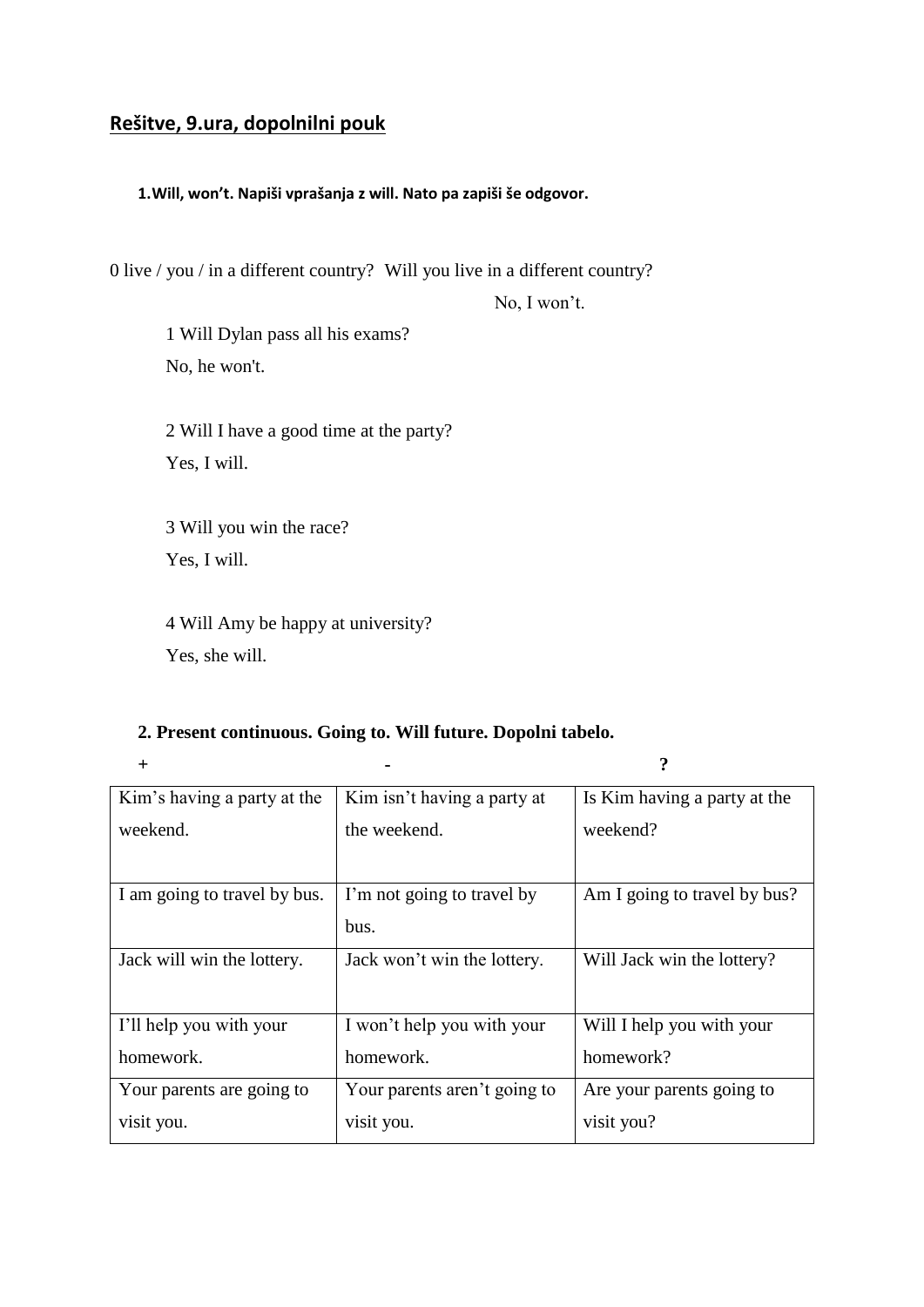# **3.Dopolni stavke z glagoli v okvirju. Dva glagola sta odveč. Uporabi will ali won't.**

 kill win play help have bring I'm sure they <u>will have / bring</u> some food with them. Don't smoke! It will kill you. Do you think our team \_\_**will win / play**\_\_\_\_\_\_\_\_\_ the match? **Will you help** me, please? Do I really have to do everything on my own?

## **4. Going to. Tvori trdilne, nikalne in vprašalne povedi.**

Diana 's going to live with her grandparents. (live) We **are going to talk** with the police. (talk) **Are we going to wait\_\_\_\_\_\_\_\_**for Tim and Karen? (we / wait) He **isn't going to take** any photos. (not take)

How **are they going to get\_\_\_\_\_\_\_\_\_\_**home? (they / get)

# **5. Dopolni povedi z ustrezno obliko glagola v oklepaju.**

I don't think it **will rain\_\_\_\_\_\_**tonight. (rain-will future) My parents **are going to go**\_\_on a party at the weekend. (go- going to) Dad is working late this evening. He **won't be / will be**\_\_\_ home until 9.30. (be- will future) Adam **is having\_ (0,5t za haveing)\_\_\_\_\_**a guitar lesson on Monday. (have- present continuous)

They \_**are going to travel\_\_\_\_**across Asia. (travel- going to)

# **6. Dopolni povedi z a / an, some, any.**

There's **a** bottle of ketchup in the kitchen.

I haven't got **\_\_\_a\_\_** credit card.

Bring **\_\_\_\_\_\_\_\_some\_\_\_** sausages to the barbecue.

There isn't\_\_\_\_\_\_**any**\_\_\_\_\_\_milk in the fridge.

I've got **\_\_\_\_\_an**\_apple in my lunchbox.